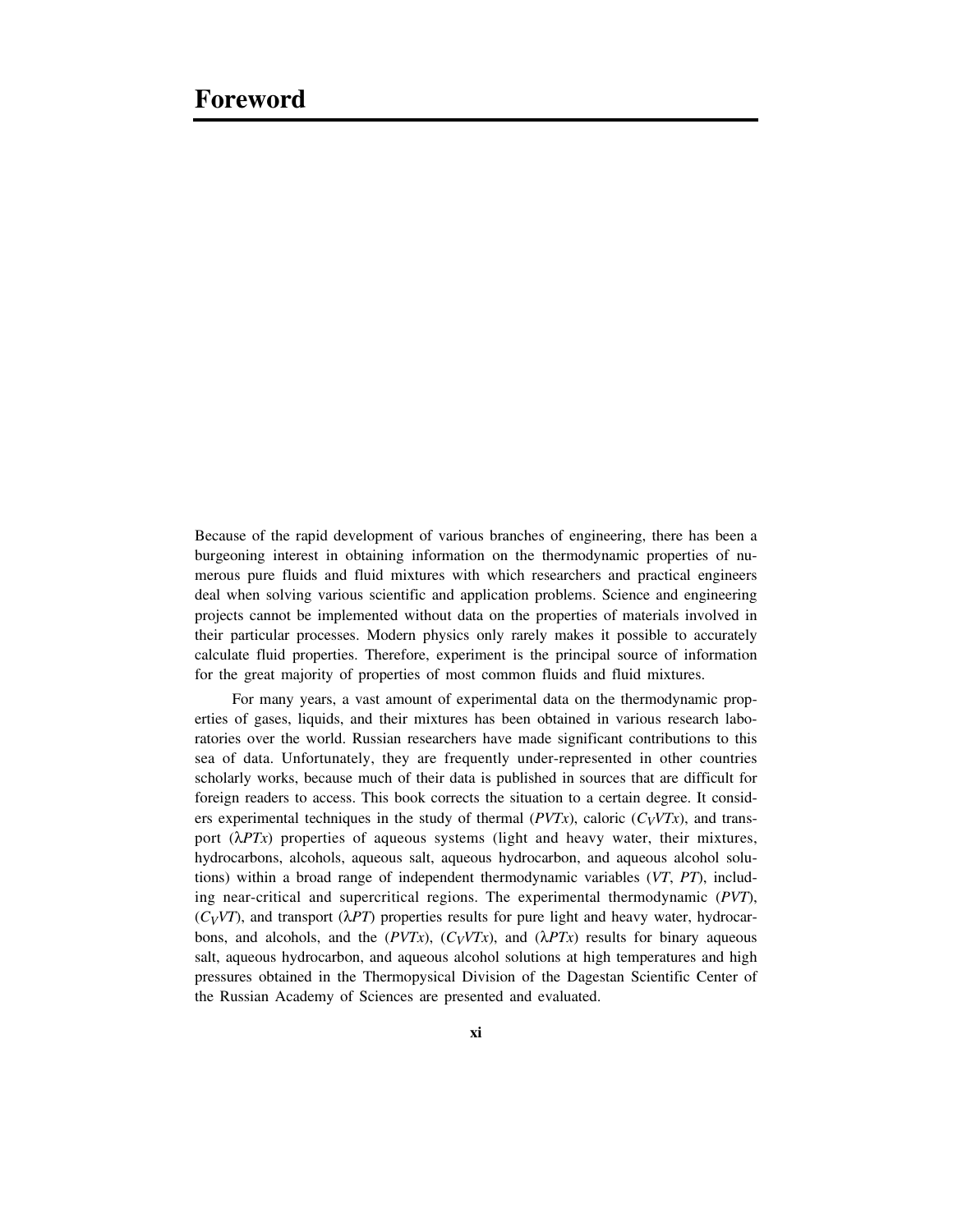Experimental methods of determining thermodynamic,  $(PVT)$  and  $(C_VVT)$ , and transport, (λ*PT*), properties of aqueous systems at high temperatures and high pressures are considered in Chapters 1 to 3. A brief survey of apparatuses is given here; the main components, their characteristic features, and the experimental procedures are described. The experimental data sets obtained using these apparatuses are given in the Appendices, and the main sources of the uncertainties of the measurements are estimated. Special attention is paid to problems with the experimental studies of near-critical and supercritical states.

It is well known that the development of new methods and improvement of existing techniques of theoretical calculation of determining thermodynamic properties of fluids and fluid mixtures requires reliable experimental data. Because of the existence of such data, practical methods of the use of equations of state have been developed extensively in the last two decades. A detailed analysis of the modern theoretical crossover models for prediction of thermodynamic properties of aqueous systems in, and beyond, the critical region is given in Chapter 2. Here, the crossover theory has been used in comparison with the derived experimental data sets for pure light and heavy water, and their mixtures, in the near-critical and supercritical regions and to estimate the consistency of various data sets. The crossover equations of state considered in this book are the kinds of instruments for studying thermodynamic behavior of the near-critical and supercritical aqueous systems needed for supercritical technological processes.

Almost all available sources of data for *PVTx*,  $C_VVTx$ , and  $\lambda PTx$  of aqueous systems have been collected, evaluated, corrected, and converted to the ITS-90 temperature scale. Critical analyses are presented as to the uncertainty of each data source, along with comparisons with other sources. The reliability of these data are estimated on the bases of detailed comparisons with accurate equations of state (IAPWS-95 formulation for light water, IAPWS-98 formulation for heavy water, crossover equations of state, multiparametric equations of state) and literature data. Special attention has been focused on the thermodynamic properties of aqueous systems in the near-critical and supercritical conditions. The most reliable ( $PVTx$ ,  $C_VVTx$ , and  $\lambda PTx$ ) data for light and heavy water, and aqueous systems are selected and recommended for scientific and technological applications.

The book is organized as follows. In Chapter 1, useful information is given for *PVTx* measurements of pure light and heavy water, pure hydrocarbons, aqueous hydrocarbon and aqueous salt solutions in the near-critical and supercritical regions, and on the coexistence curve. In this chapter, the analyses of the avaliable types (multiparameter, MBWR, fundamental, IAPWS-95 formulation, virial, scaling, and crossover) of the equations of state for pure components, aqueous hydrocarbon, and aqueous salt solutions are presented. The experimental apparatuses for *PVTx* measurements of the hightemperature and high-pressure aqueous system are described. The data derived from *PVTx* measurements of thermodynamic (excess, apparent, and partial molar volumes, the Krichevskii parameter) and structural (DCFI and TCFI) properties for dilute aqueous systems near the solvent (pure water) critical point are considered.

Chapter 2 presents a brief review of the calorimetric methods for determining the isochoric heat capacity of light and heavy water, their mixtures, aqueous hydrocarbon, aqueous salt, and aqueous alcohol solutions in the near-critical and supercritical condi